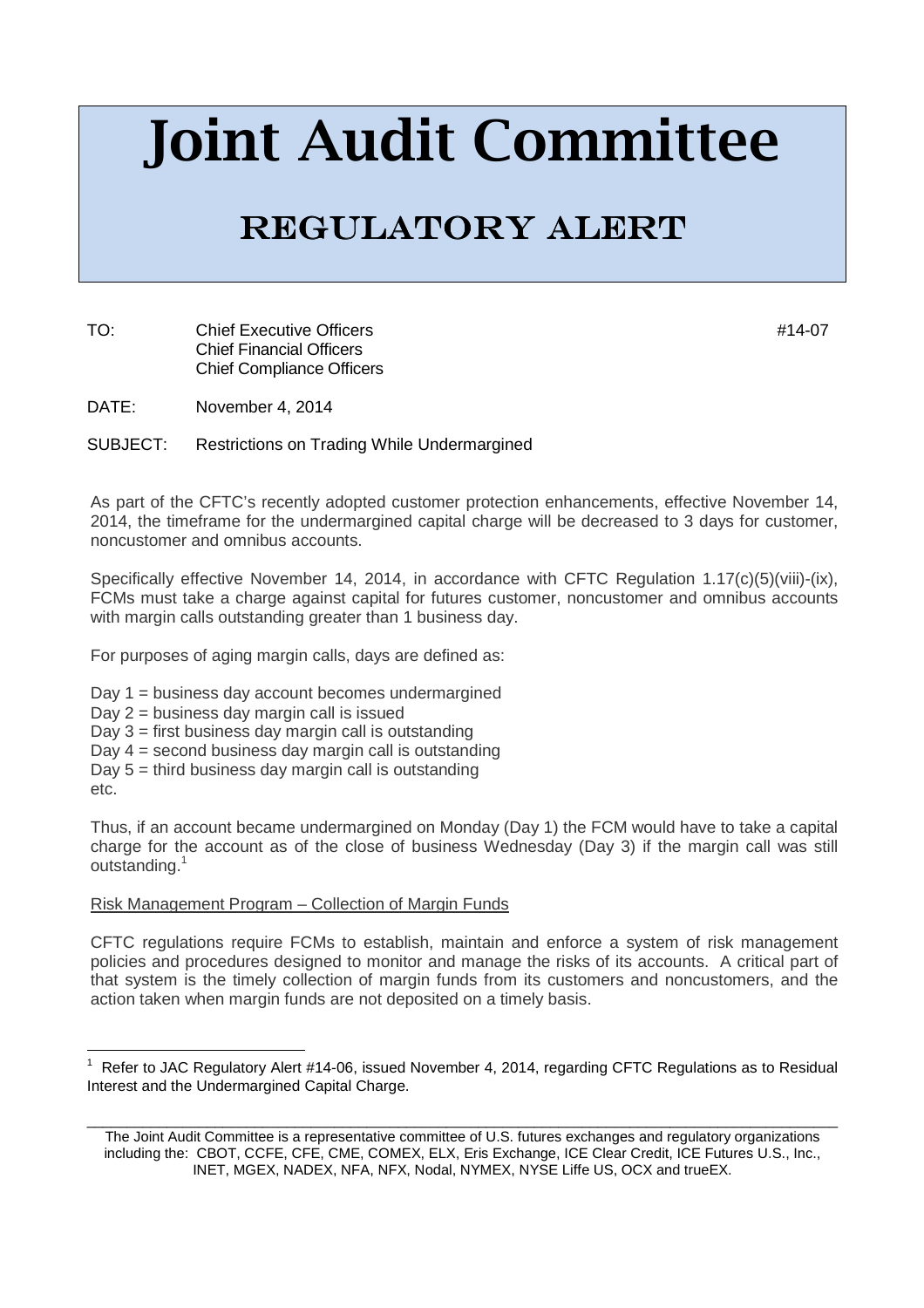#### Joint Audit Committee Regulatory Alert #14-07 November 4, 2014 Page 2

An FCM's risk management program should include policies which restrict an account's trading activity when margin funds are not forthcoming within a reasonable time. That is, the customer has not initiated payment to the FCM to timely meet its margin calls and/or the FCM has reason to believe the customer is experiencing financial distress. An FCM should ensure it has strong policies and controls over its collection and recording of margin funds.

### Restrictions on Trading While Undermargined

In accordance with the JAC Margins Handbook<sup>2</sup>, if an account is undermargined or in debit an unreasonable time, an FCM may only accept orders that serve to reduce the risk of existing positions in the account; that is, an FCM may only accept orders for risk reducing trades. $3$ 

Currently a reasonable time is defined as less than 5 business days for customers and less than 4 business days for noncustomers and omnibus accounts.

For clarity, an FCM should take appropriate action to restrict the trading activity of any account that has not initiated payment to the FCM to timely meet its margin calls and/or for which the FCM has a credit concern with regards to the account.

## Unreasonable Time - Solely for Restrictions on Trading While Undermargined

The JAC appreciates the significant effort required of FCMs in adapting and enhancing their policies, procedures, systems and controls to meet the customer protection enhancements adopted over the last year. Most significantly, the residual interest requirement to maintain sufficient residual interest in futures customer accounts in excess of customer margin deficits will be effective November 14, 2014 and has required substantial system changes as well as changes to customer relationships, requiring in some cases prefunding of accounts as well as changes in payment methods to wires or ACH payments.

We believe the protections afforded the industry have been significantly increased through the implementation of the residual interest requirement and shortened timeframe for undermargined capital charges as well as all the customer protection enhancements implemented.

In addition, we appreciate the complexities of dealing in a global marketplace whereby customers are located throughout the world in vastly different time zones, settle in numerous different currencies, and recognize varying holidays from both a market and banking perspective.

As a result, at this time, in order to ensure FCMs and their customers have adequate time to adapt to the changing practices and requirements and to not unnecessarily disrupt trading activity, the JAC will maintain the reasonable time definition at the current less than 5 business days for customers and

 $\frac{1}{2}$  The JAC Margins Handbook may be found on the JAC's Website at http://www.jacfutures.com/jac/MarginHandBookAdobe.aspx.

 $3$  As defined in the JAC Margins Handbook "a risk reducing trade is the establishment or closure of a futures or options position which reduces the risk of existing position in the account (e.g. adding a spread position to a naked position)." Note that day trading (establishment and closure of a futures or options position on the same trading day) and risk neutral trades (establishment or closure of futures or options positions which does not impact an account's risk margin requirement) are not considered risk reducing.